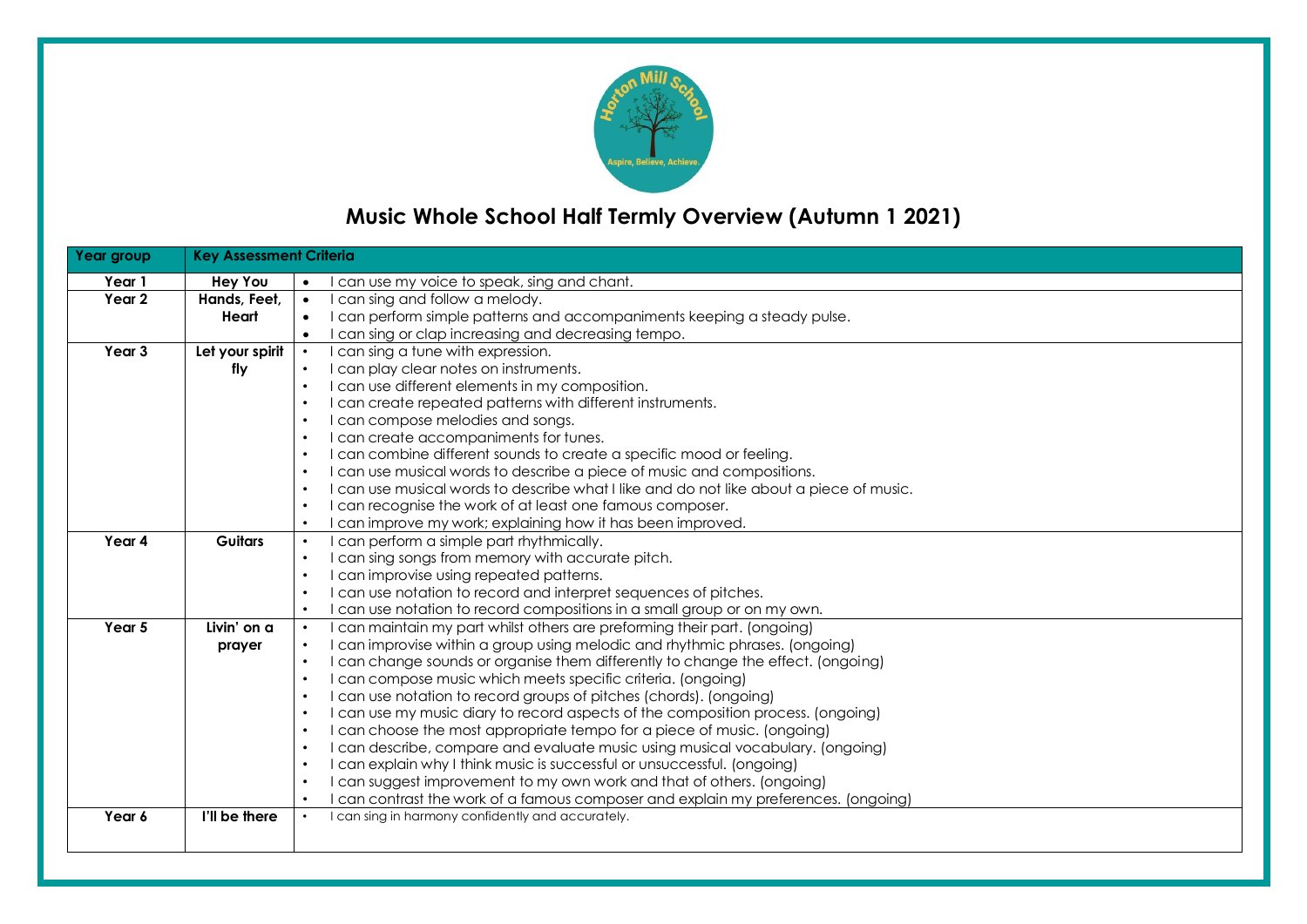

# **Music Whole School Half Termly Overview (Autumn 2 2021)**

| Year group        |                                                       | <b>Key Assessment Criteria</b>                                                                                                                                                                                                                                                                                                                                                                                                                                                                                                                                                                                                                                                                                                                                         |
|-------------------|-------------------------------------------------------|------------------------------------------------------------------------------------------------------------------------------------------------------------------------------------------------------------------------------------------------------------------------------------------------------------------------------------------------------------------------------------------------------------------------------------------------------------------------------------------------------------------------------------------------------------------------------------------------------------------------------------------------------------------------------------------------------------------------------------------------------------------------|
| Year 1            | Rhythm in the<br>Way we<br>walk.<br><b>Banana Rap</b> | can clap short rhythmic patterns.<br>$\bullet$<br>I can make a sequence of sounds.<br>$\bullet$                                                                                                                                                                                                                                                                                                                                                                                                                                                                                                                                                                                                                                                                        |
| Year <sub>2</sub> | Charanga -<br>Ho Ho Ho                                | can sing and follow a melody.<br>I can perform simple patterns and accompaniments keeping a steady pulse.<br>I can sing or clap increasing and decreasing tempo.<br>$\bullet$<br>I can listen out for particular things when listening to music.<br>$\bullet$                                                                                                                                                                                                                                                                                                                                                                                                                                                                                                          |
| Year <sub>3</sub> | Glockenspiel<br>Stage 1                               | can sing a tune with expression.<br>I can play clear notes on instruments.<br>I can use different elements in my composition.<br>$\bullet$<br>I can create repeated patterns with different instruments.<br>$\bullet$<br>I can compose melodies and songs.<br>$\bullet$<br>I can create accompaniments for tunes.<br>$\bullet$<br>I can combine different sounds to create a specific mood or feeling.<br>$\bullet$<br>I can use musical words to describe a piece of music and compositions.<br>$\bullet$<br>I can use musical words to describe what I like and do not like about a piece of music.<br>$\bullet$<br>I can recognise the work of at least one famous composer.<br>$\bullet$<br>can improve my work; explaining how it has been improved.<br>$\bullet$ |
| Year 4            | <b>Guitars</b>                                        | can perform a simple part rhythmically.<br>can sing songs from memory with accurate pitch.<br>$\bullet$<br>can improvise using repeated patterns.<br>$\bullet$<br>I can use notation to record and interpret sequences of pitches.<br>$\bullet$<br>I can use notation to record compositions in a small group or on my own.<br>$\bullet$<br>I can explain why silence is often needed in music and explain what effect it has.<br>$\bullet$<br>can identify the character in a piece of music.<br>$\bullet$<br>can identify and describe the different purposes of music.<br>$\bullet$                                                                                                                                                                                 |
| Year 5            | Classroom<br>Jazz 1                                   | As per previous half term<br>$\bullet$                                                                                                                                                                                                                                                                                                                                                                                                                                                                                                                                                                                                                                                                                                                                 |
| Year 6            | Classroom<br>Jazz 2                                   | can use a variety of different musical devices in my composition (including melody, rhythms and chords).<br>I can compare and contrast the impact that different composers from different times have had on people of that time.                                                                                                                                                                                                                                                                                                                                                                                                                                                                                                                                       |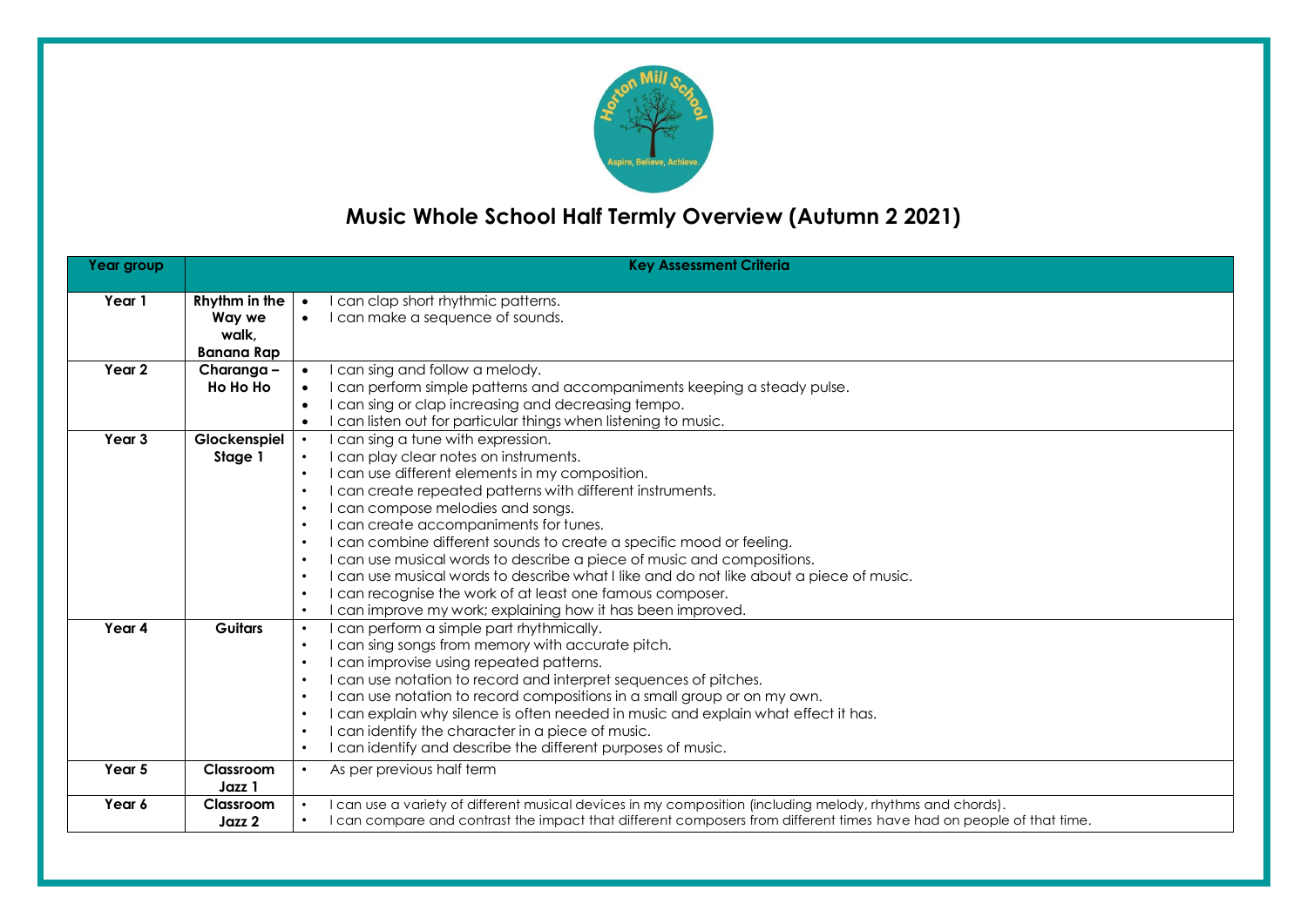

## **Music Whole School Half Termly Overview (Spring 1 2022)**

| Year group |                     | <b>Key Assessment Criteria</b>                                                                                                                                    |
|------------|---------------------|-------------------------------------------------------------------------------------------------------------------------------------------------------------------|
| Year 1     | In the              | can repeat short rhythmic and melodic patterns.<br>$\bullet$                                                                                                      |
|            | Groove              | can say whether I like or dislike a piece of music.<br>$\bullet$                                                                                                  |
| Year 2     | Charanga-           | can order sounds to create a beginning, middle and an end.<br>$\bullet$                                                                                           |
|            | Zootime             | can perform simple patterns and accompaniments keeping a steady pulse.<br>$\bullet$                                                                               |
|            |                     | can play simple rhythmic patterns on an instrument.<br>$\bullet$                                                                                                  |
|            | <b>Three Little</b> | can sing or clap increasing and decreasing tempo.<br>$\bullet$<br>$\bullet$                                                                                       |
| Year 3     | <b>Birds</b>        | can sing a tune with expression.                                                                                                                                  |
|            |                     | can play clear notes on instruments.<br>$\bullet$                                                                                                                 |
|            |                     | I can use different elements in my composition.<br>$\bullet$                                                                                                      |
|            |                     | can create repeated patterns with different instruments.<br>$\bullet$                                                                                             |
|            |                     | can compose melodies and songs.<br>$\bullet$                                                                                                                      |
|            |                     | can create accompaniments for tunes.<br>$\bullet$                                                                                                                 |
|            |                     | can combine different sounds to create a specific mood or feeling.<br>$\bullet$                                                                                   |
|            |                     | can use musical words to describe a piece of music and compositions.<br>$\bullet$                                                                                 |
|            |                     | can use musical words to describe what I like and do not like about a piece of music.<br>$\bullet$                                                                |
|            |                     | can recognise the work of at least one famous composer.<br>٠                                                                                                      |
|            |                     | can improve my work; explaining how it has been improved.<br>$\bullet$                                                                                            |
| Year 4     | <b>Guitars</b>      | can perform a simple part rhythmically.<br>$\bullet$                                                                                                              |
|            |                     | I can sing songs from memory with accurate pitch.<br>$\bullet$                                                                                                    |
|            |                     | I can improvise using repeated patterns.<br>$\bullet$                                                                                                             |
|            |                     | I can use notation to record and interpret sequences of pitches.<br>$\bullet$                                                                                     |
|            |                     | I can use notation to record compositions in a small group or on my own.<br>$\bullet$                                                                             |
|            |                     | I can explain why silence is often needed in music and explain what effect it has.<br>$\bullet$                                                                   |
|            |                     | I can identify the character in a piece of music.<br>$\bullet$                                                                                                    |
|            |                     | I can identify and describe the different purposes of music.<br>$\bullet$<br>can begin to identify the style of work of Beethoven, Mozart and Elgar.<br>$\bullet$ |
| Year 5     | Make you            | As per previous half term<br>$\bullet$                                                                                                                            |
|            | feel my             |                                                                                                                                                                   |
|            | love                |                                                                                                                                                                   |
| Year 6     | Benjamin            | I can perform parts from memory.                                                                                                                                  |
|            | Britten $-$ A       | I can develop sequences in a specific style.                                                                                                                      |
|            | <b>New Year</b>     | I can choose my own music and style.                                                                                                                              |
|            | Carol               |                                                                                                                                                                   |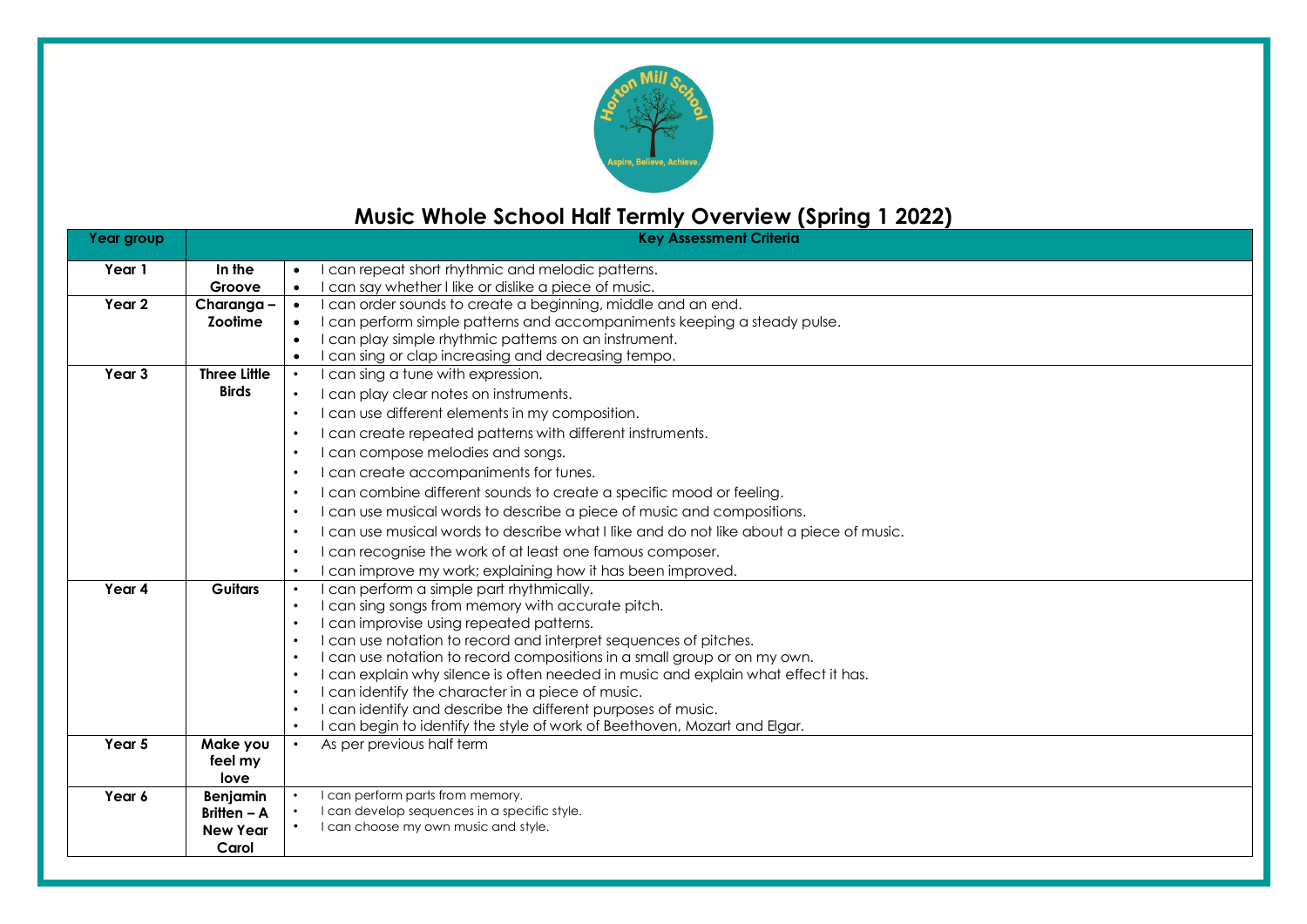

# **Music Whole School Half Termly Overview (Spring 2 2022)**

| Year group        |                          | <b>Key Assessment Criteria</b>                                                                                                                                                           |
|-------------------|--------------------------|------------------------------------------------------------------------------------------------------------------------------------------------------------------------------------------|
| Year 1            | <b>Round and</b>         | I can use instruments to perform.<br>$\bullet$                                                                                                                                           |
|                   | Round                    | I can respond to different moods in music.<br>$\bullet$                                                                                                                                  |
| Year 2            | Charanga-                | I can order sounds to create a beginning, middle and an end.<br>$\bullet$                                                                                                                |
|                   | I Wanna                  | I can create music in response to different starting points.<br>$\bullet$                                                                                                                |
|                   | Play in a<br><b>Band</b> | I can choose sounds which create an effect.                                                                                                                                              |
| Year <sub>3</sub> | The Dragon               | I can sing a tune with expression.<br>$\bullet$                                                                                                                                          |
|                   | Song                     | I can play clear notes on instruments.<br>$\bullet$                                                                                                                                      |
|                   |                          | I can use different elements in my composition.<br>$\bullet$                                                                                                                             |
|                   |                          | I can create repeated patterns with different instruments.<br>$\bullet$                                                                                                                  |
|                   |                          | I can compose melodies and songs.                                                                                                                                                        |
|                   |                          | I can create accompaniments for tunes.<br>$\bullet$                                                                                                                                      |
|                   |                          | I can combine different sounds to create a specific mood or feeling.<br>$\bullet$                                                                                                        |
|                   |                          | I can use musical words to describe a piece of music and compositions.<br>$\bullet$                                                                                                      |
|                   |                          | I can use musical words to describe what I like and do not like about a piece of music.<br>$\bullet$                                                                                     |
|                   |                          | I can recognise the work of at least one famous composer.<br>$\bullet$                                                                                                                   |
|                   |                          | can improve my work; explaining how it has been improved.<br>$\bullet$                                                                                                                   |
| Year 4            | <b>Guitars</b>           | I can perform a simple part rhythmically.<br>$\bullet$                                                                                                                                   |
|                   |                          | I can sing songs from memory with accurate pitch.<br>$\bullet$                                                                                                                           |
|                   |                          | I can improvise using repeated patterns.<br>$\bullet$                                                                                                                                    |
|                   |                          | I can use notation to record and interpret sequences of pitches.<br>$\bullet$                                                                                                            |
|                   |                          | I can use notation to record compositions in a small group or on my own.<br>$\bullet$<br>I can explain why silence is often needed in music and explain what effect it has.<br>$\bullet$ |
|                   |                          | I can identify the character in a piece of music.<br>$\bullet$                                                                                                                           |
|                   |                          | I can identify and describe the different purposes of music.<br>$\bullet$                                                                                                                |
|                   |                          | I can begin to identify the style of work of Beethoven, Mozart and Elgar.<br>$\bullet$                                                                                                   |
| Year 5            |                          | As per previous half term<br>$\bullet$                                                                                                                                                   |
| Year 6            | Happy                    | I can evaluate how the venue, occasion and purpose affects the way a piece of music is created.                                                                                          |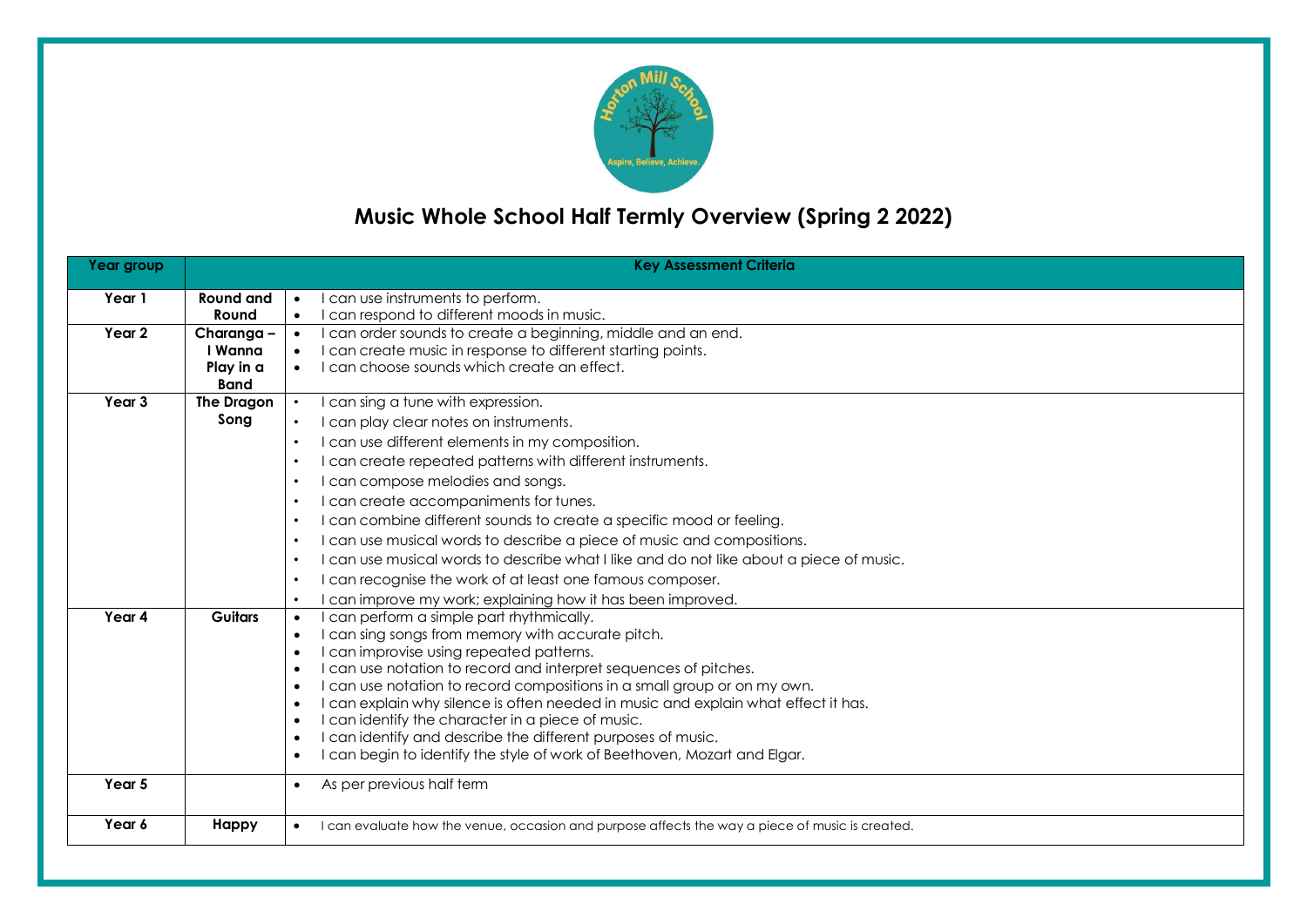

# **Music Whole School Half Termly Overview (Summer 1 2022)**

| Year group        |                                | <b>Key Assessment Criteria</b>                                                                       |
|-------------------|--------------------------------|------------------------------------------------------------------------------------------------------|
| Year 1            | Your                           | I can make different sounds with my voice and with instruments.                                      |
|                   | Imagination                    | I can choose sounds to represent different things.<br>$\bullet$                                      |
| Year 2            | Charanga -                     | I can order sounds to create a beginning, middle and an end.<br>$\bullet$                            |
|                   | Friendship                     | I can create music in response to different starting points.<br>$\bullet$                            |
|                   | Song                           | I can choose sounds which create an effect.<br>$\bullet$                                             |
| Year <sub>3</sub> |                                | I can use symbols to represent sounds.<br>$\bullet$<br>$\bullet$                                     |
|                   | <b>Bringing us</b><br>together | I can sing a tune with expression.                                                                   |
|                   |                                | I can play clear notes on instruments.<br>$\bullet$                                                  |
|                   |                                | I can use different elements in my composition.<br>$\bullet$                                         |
|                   |                                | I can create repeated patterns with different instruments.<br>$\bullet$                              |
|                   |                                | I can compose melodies and songs.<br>$\bullet$                                                       |
|                   |                                | I can create accompaniments for tunes.<br>$\bullet$                                                  |
|                   |                                | I can combine different sounds to create a specific mood or feeling.<br>$\bullet$                    |
|                   |                                | I can use musical words to describe a piece of music and compositions.<br>$\bullet$                  |
|                   |                                | I can use musical words to describe what I like and do not like about a piece of music.<br>$\bullet$ |
|                   |                                | I can recognise the work of at least one famous composer.<br>$\bullet$                               |
|                   |                                | I can improve my work; explaining how it has been improved.                                          |
| Year 4            | <b>Guitars</b>                 | I can perform a simple part rhythmically.<br>$\bullet$                                               |
|                   |                                | I can sing songs from memory with accurate pitch.<br>$\bullet$                                       |
|                   |                                | I can improvise using repeated patterns.<br>$\bullet$                                                |
|                   |                                | I can use notation to record and interpret sequences of pitches.<br>$\bullet$                        |
|                   |                                | I can use notation to record compositions in a small group or on my own.<br>$\bullet$                |
|                   |                                | I can explain why silence is often needed in music and explain what effect it has.<br>$\bullet$      |
|                   |                                | I can identify the character in a piece of music.<br>$\bullet$                                       |
|                   |                                | I can identify and describe the different purposes of music.<br>$\bullet$                            |
| Year 5            | The Fresh                      | As per previous half term<br>$\bullet$                                                               |
|                   | Prince of Bel<br>Air           |                                                                                                      |
| Year 6            | You've got a                   | I can analyse features within different pieces of music.                                             |
|                   | friend                         |                                                                                                      |
|                   |                                |                                                                                                      |